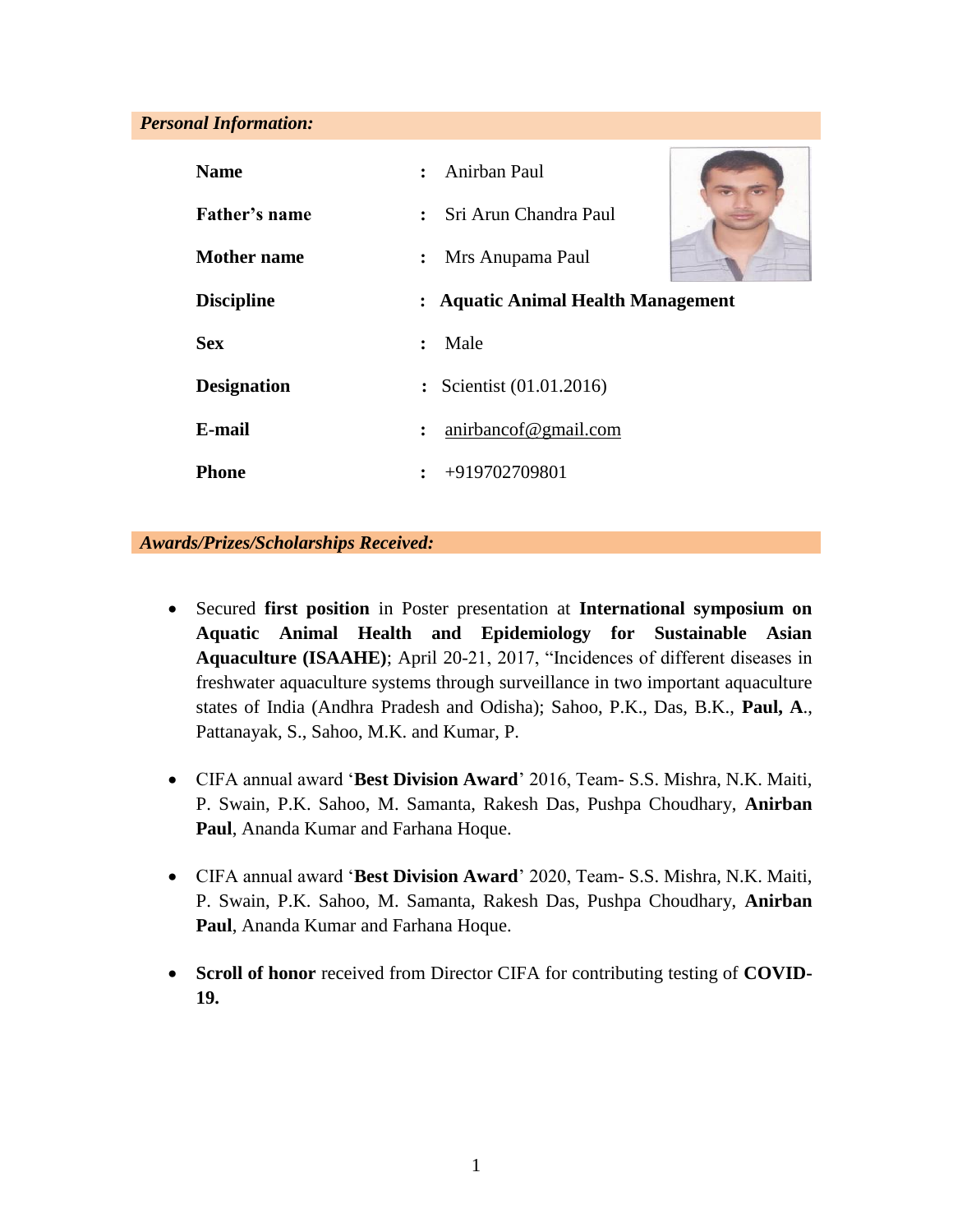# *Educational Qualification:*

| <b>Course/Degree</b> | <b>Subjects</b>                        | Year          | School/College                                                   | <b>Board/Instituti</b><br>on/University          |
|----------------------|----------------------------------------|---------------|------------------------------------------------------------------|--------------------------------------------------|
| M.F.Sc               | Aquatic<br>Animal Health<br>Management | 2014          | Central Institute<br>of Fisheries<br>Education,<br>Mumbai, India | CIFE, Mumbai                                     |
| B.F.Sc.              | <b>Fisheries</b><br>Science            | 2008-<br>2012 | College of<br>Fisheries,<br>Lembucherra                          | Central<br>Agricultural<br>University,<br>Imphal |

*Masters Dissertation:*

**Title: Screening of ornamental fishes for iridoviruses**

**Major Advisor: Dr. Gaurav Rathore** Principle Scientist, ICAR-CIFE

*Externally Funded Research Projects Involved:*

• National Surveillance Programme for Aquatic Animal Diseases (NSPAAD) as CO-PI (from 27.09.2016)

**Sub-projects**: 1. Surveillance of freshwater fish and shellfish diseases in Odisha and Andhra Pradesh & 2. National Referral Laboratory for Freshwater Fish Diseases.

# *Institute Funded Research Projects Involved:*

- Characterization of gill associated fish pathogens and their diagnosis and control measures I-88 (A) as CO-PI (from 01-09-16)
- Development of suitable health management protocol for challenged freshwater aquaculture systems in India as CO-PI (from 01-04-2018)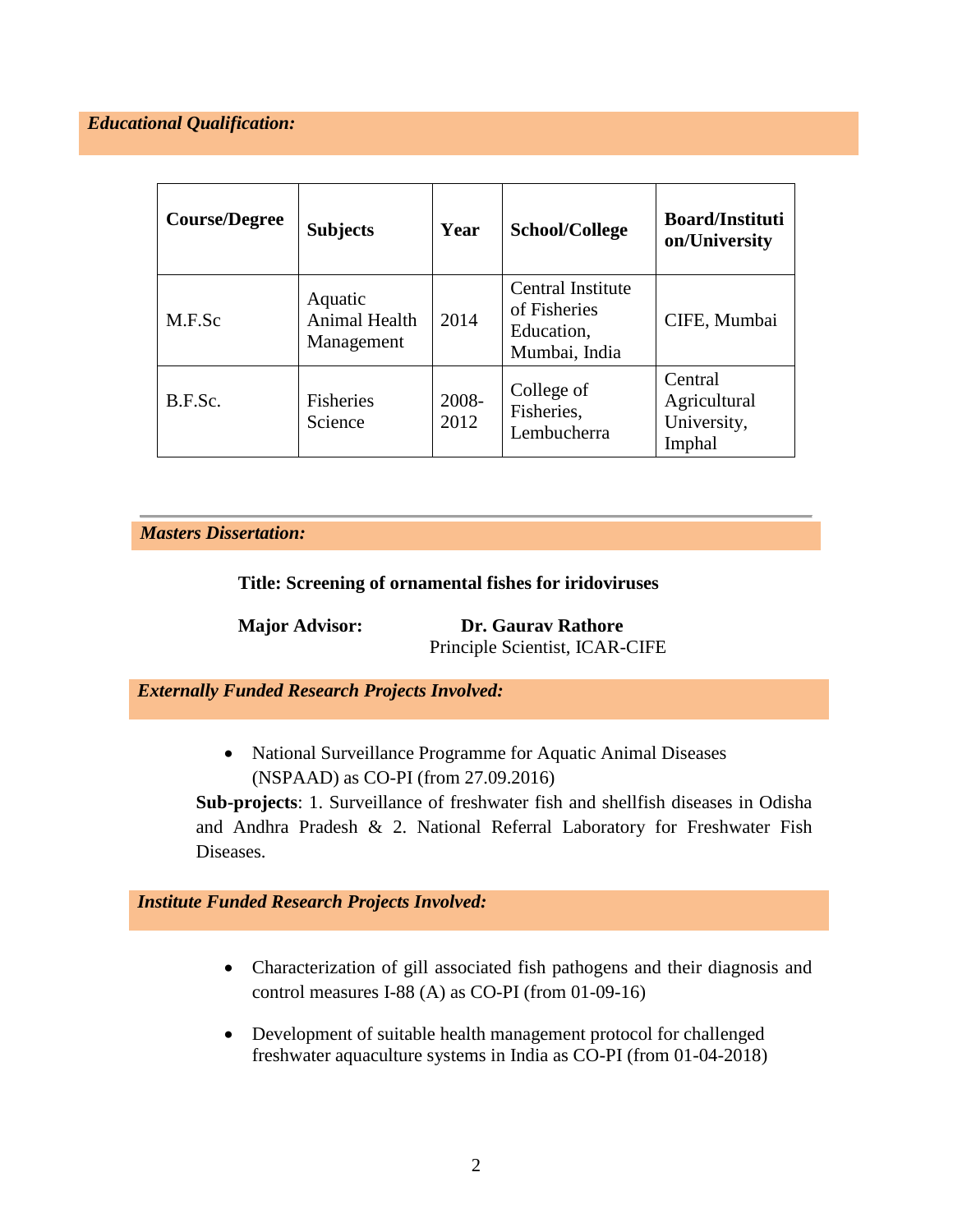- 1. Pattanayak, S., Priyadarsini, S., **Paul, A**., Kumar, P.R. and Sahoo, P.K., 2020. Diversity of virulence-associated genes in pathogenic *Aeromonas hydrophila* isolates and their in vivo modulation at varied water temperatures. Microbial Pathogenesis, p.104424.
- 2. Sahoo, P.K., Pattanayak, S., **Paul, A.,** Sahoo, M.K. and Kumar, P.R., 2020. Carp edema virus in ornamental fish farming in India: A potential threat to koi carps but not to co-cultured Indian major carp or goldfish. Indian Journal of Experimental Biology. 58: 254-262.
- 3. Sahoo PK, **Paul A,** Sahoo MK, Pattanayak S, Rajesh Kumar P, Das BK. (2020) Incidences of Infectious Diseases in Freshwater Aquaculture Farms of Eastern India: A Passive Surveillance based Study from 2014-2018.. Journal of Aquaculture Research & Development. 11: 579. doi: 10.35248/2155- 9546.20.10.579.
- 4. Paul, T., **Paul, A**., Pal, S. and Aich, N., 2019. New Dimension in Fish Immunotherapeutics: Avian Egg Yolk Antibody (IgY). Int. J. Curr. Microbiol. App. Sci, 8(7), pp.86-94.
- 5. Sharma, A., **Paul, A**., Parida, S., Pattanayak, S., Mohapatra, A., Kumar, P.R., Sahoo, M.K., Sundaray, J.K. and Sahoo, P.K., 2018. Dynamics of expression of antibacterial and antioxidant defence genes in Indian major carp, *Labeo rohita* in response to *Aeromonas hydrophila* infection. *Microbial pathogenesis*, 125, pp.108-115. (NAAS: 8.33). [https://doi.org/10.1016/j.micpath.2018.09.007.](https://doi.org/10.1016/j.micpath.2018.09.007)
- 6. **A. Paul**, S. Pattanayak, S. Pradhan, S. Saurabh and P. K. Sahoo. First record of the leech, *Glossiphonia complanata* (Linnaeus, 1758) infection in freshwater pearl mussel *Lamellidens marginalis* (Lamarck, 1819). *Indian Journal of Fisheries*. 2018;65(3): 126-129. 10.21077/ijf.2018.65.3.78918-18
- 7. Aich, N., Ahmed, N. and **Paul, A**. Issues of Antibiotic Resistance in Aquaculture Industry and Its Way Forward. *International Journal of Current Microbiology and Applied Sciences*. 2018; 7(8): 26-41.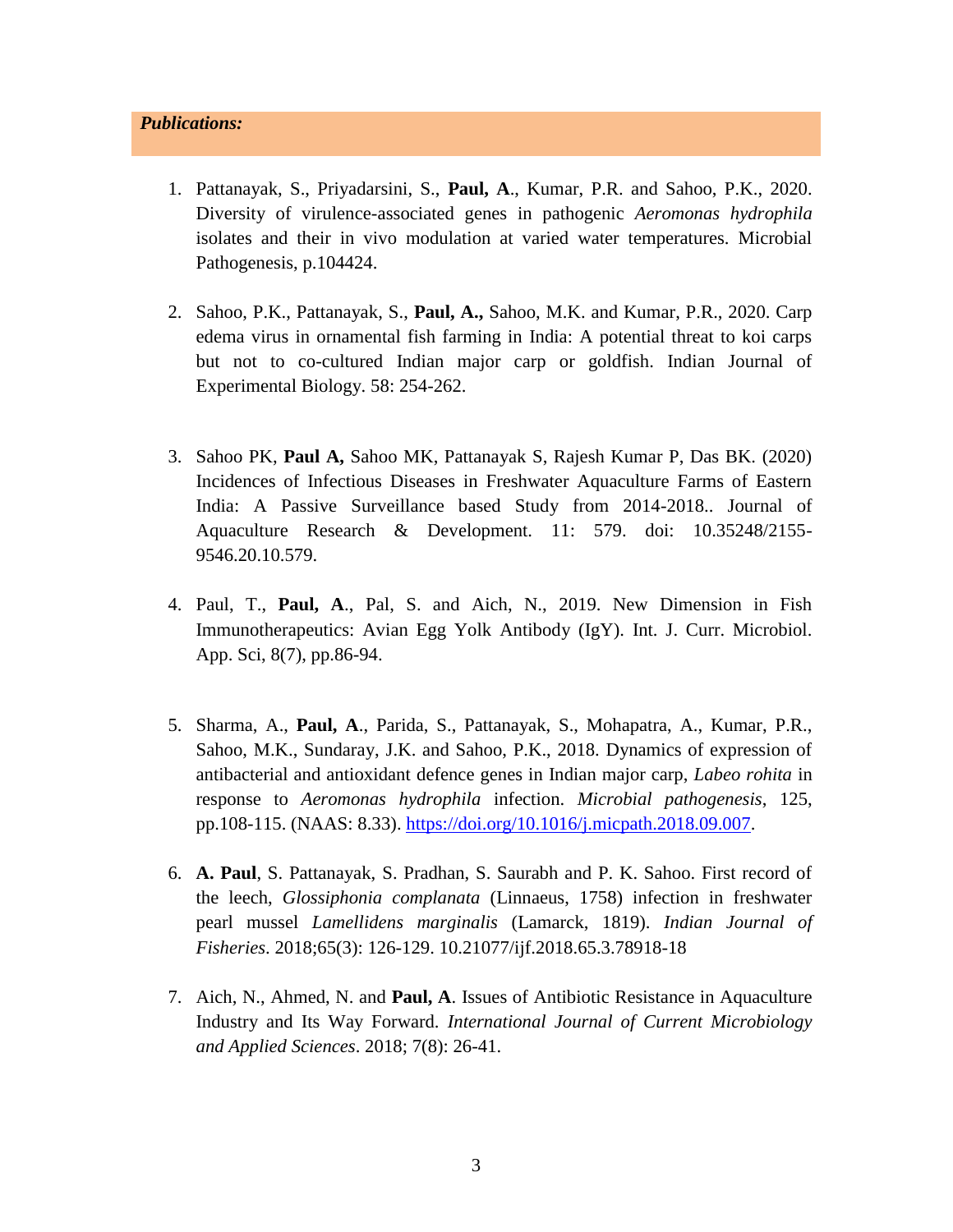- 8. Pattanayak, S., Kumar, P.R., Sahoo, M.K., **Paul, A**., Sahoo, P.K. First field-based evidence of association of *Proteus mirabilis* causing large scale mortality in Indian major carp farming. *Aquaculture*. 2018; 495: 435-442.
- 9. Sahoo P.K, Pattanayak S, **Paul A**, et al. First record of *Metanophrys sinensis* (Protozoa: Ciliophora: Scuticociliatida) from India causing large scale mortality in a new host *Macrobrachium rosenbergii* larvae. *Journal of Fish Disease*. 2018; 41: 1303–1307. https://doi.org/10.1111/jfd.12809
- 10. Das, A., Debnath, B., Choudhury, T.G., Roy, D., Saha, B. and **Paul, A**., 2013. Indigenous technical knowledge for pond maintenance, fish health management and fish seed in Tripura, India. '*Indian journal of traditional knowledge*'. 2013 12(1): 66-71.

## *Popular articles:*

- 1. T. Paul, S. Kumar, **A. Paul** and A. Biswal (2020). Microbial Bioremediation of Emerging Pollutants in Aquatic Environment: An Approach of Environmental Cleanup. AquaStar, May, 2020. pp. 58-61.
- 2. **A. Paul** and Sahoo, P.K (2018). Gill diseases in carps: Parasitic/Bacterial/Viral/Fungal? A Kolleru lake perspective. Indian Farming, Volume No. 68 Issue 5, pp. 37–40.
- 3. Nilav Aich, Sampa Pal and **A. Paul** (2018). Importance of Anaesthesia with special reference to aquaculture. Aqua Tech, Volume No. 16 Issue 7, pp.86-88.

#### *Technical bulletins/Books/Compendium Chapters:*

- P.R. Kumar, **A. Paul,** S. Pattanayak**,** M.K. Sahoo and P.K. Sahoo **'**Disease surveillance in freshwater aquaculture systems of eastern India revealed association of MDR bacterial pathogens of zoonotic importance causing mortality in fish' National Workshop on Antimicrobial Resistance & Alternatives to Antibiotics use in Aquaculture (AMR-2018) during 12-13 March, 2018, at ICAR-CIFA, Bhubaneswar. Souvenir Edited by S.S. Mishra, P.K. Sahoo, P.Swain, S. Saurabh, R. Das, J. K. Sundaray. ISBN: 978-81- 935417-2- 2. Pp 65-66.
- Sahoo. P.K. and **A. Paul.** (2018). Health Management In Aquaculture: Issues and Concerns. (Ed. By Patra, R.C. and Rath, P.K.) Animal Health Service Delivery.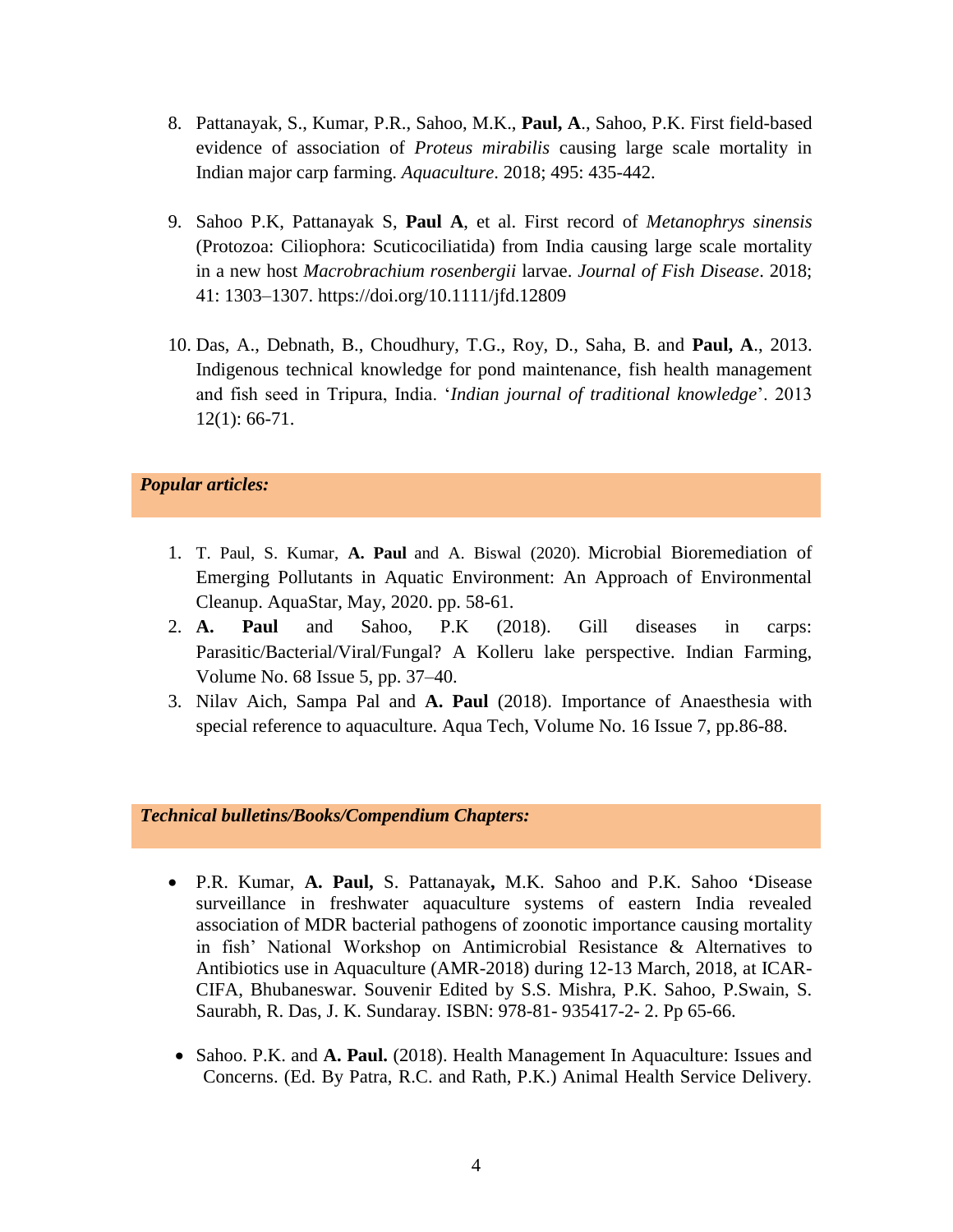College of Veterinary Science & Animal Husbandry, Odisha University of Agriculture and Technology, Bhubaneswar-751003, Odisha. Pp. 157-163.

- Sahoo, P.K. and **A. Paul** (2017). Climate change and its influence on freshwater fish diseases. In: Agriculture under climate change: Threats, strategies and policies. (Ed. By V.V. Belavadi, N. Nataraja Karaba and N.R. Gangadharppa). Allied Publishers Private Limited, New Delhi. Pp. 336-343.
- **A. Paul** and Sahoo, P.K (2016). Recombinant and submit vaccines for aquaculture. Consortium Research Platform on Vaccines and Diagnostics, Compendium on prophylaxis in aquaculture. CIBA. Pp. 108-120
- Sahoo, P.K, S. Pattanayak and **A. Paul** (2016). Status of Viral diseases in freshwater aquaculture systems in India. National symposium on 'Innovative approaches for diagnosis and control of emerging and re-emerging diseases of livestock, poultry and fish' Compendium. Veterinary Pathology congress-2016. Pp. 171-174.

*Training Manual chapters:*

- **A. Paul** and P.K. Sahoo. Major Parasitic Diseases of Freshwater Fishes and their Diagnosis for Better Health Management. ICAR sponsored winter school on 'Advanced Molecular Techniques in Fish Disease Diagnosis and Management in Freshwater Aquaculture'. ICAR-CIFA Training Manual No. 101., pp. 35-40.
- S. N. Sahoo, **A. Paul**, Rakesh Das and P. Swain. Necropsy Techniques in Fish Disease Diagnosis. ICAR sponsored winter school on 'Advanced Molecular Techniques in Fish Disease Diagnosis and Management in Freshwater Aquaculture'. ICAR-CIFA Training Manual No. 101., pp. 50-52.
- S. N. Sahoo, **A. Paul**, P. Choudhury and P. Swain. Haematology Techniques in Fish Disease Diagnosis. ICAR sponsored winter school on 'Advanced Molecular Techniques in Fish Disease Diagnosis and Management in Freshwater Aquaculture'. ICAR-CIFA Training Manual No. 101., pp. 53-56.
- P. Choudhary, S. N. Sahoo, **A. Paul** and S.S. Mishra. PCR Based Diagnostic methods for Fish Bacterial Diseases. ICAR sponsored winter school on 'Advanced Molecular Techniques in Fish Disease Diagnosis and Management in Freshwater Aquaculture'. ICAR-CIFA Training Manual No. 101., pp. 61-65.
- P.K. Sahoo & **A. Paul.** Disease surveillance mechanisms in India for exotic pathogens: A CIFA perspective. ICAR sponsored winter school on 'Advanced Molecular Techniques in Fish Disease Diagnosis and Management in Freshwater Aquaculture'. ICAR-CIFA Training Manual No. 101., pp. 152-157.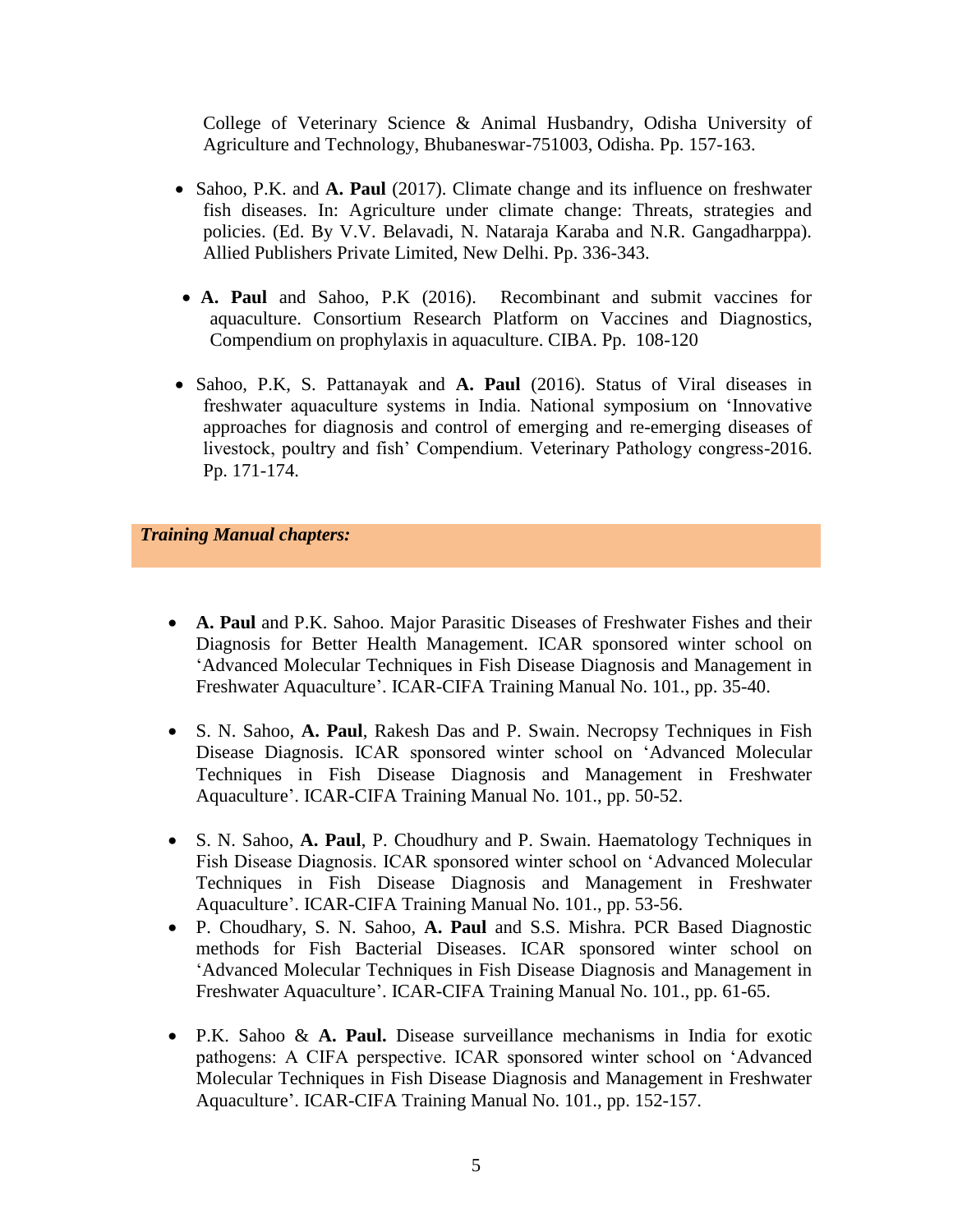- S. Sarkar, **A. Paul** and P. K. Tiwari. Soil and water quality management for better aquatic animal health management. ICAR-CIFA sponsored Training-Demonstration programme for NEH on 'Improvement of aquaculture production through innovative feed and health management' 4-5 October, 2018. ICAR-CIFA Training manual no. 86. Pp. 35-41.
- **A. Paul**, J. Debbarma, S. N. Sahoo R. Das and P. Swain. Necropsy techniques in fish disease diagnosis. NFDB sponsored Training of Trainers (ToT) programme on 'Fish Health and Environment Management in Freshwater Aquaculture' 18-22 September, 2018. ICAR-CIFA Training manual no. 82. Pp. 26-29.
- S. N. Sahoo, R. Das, **A. Paul**, J. Debbarma, P. Choudhury and P. Swain. Haematology techniques in fish disease diagnosis. NFDB sponsored Training of Trainers (ToT) programme on 'Fish Health and Environment Management in Freshwater Aquaculture' 18-22 September, 2018. ICAR-CIFA Training manual no. 82. Pp. 30-35.
- J. Debbarma, R. Das, S. N. Sahoo, Rajesh Kumar, **A. Paul**, P. Choudhury and S. S. Mishra. Common parasitic diseases in freshwater fishes and their diagnosis. NFDB sponsored Training of Trainers (ToT) programme on 'Fish Health and Environment Management in Freshwater Aquaculture' 18-22 September, 2018. ICAR-CIFA Training manual no. 82. Pp. 46-51.
- S. N. Sahoo, R. Das, J. Debbarma, **A. Paul**, and P.K. Sahoo. Histopathology methods in fish disease diagnosis. NFDB sponsored Training of Trainers (ToT) programme on 'Fish Health and Environment Management in Freshwater Aquaculture' 18-22 September, 2018. ICAR-CIFA Training manual no. 82. Pp. 61-65.
- S. N. Sahoo, R. Das, J. Debbarma and **A. Paul**. Necropsy techniques for fish disease diagnosis. Hands –On- Training on fish health & environment management in freshwater aquaculture, 19-28 June, 2017. ICAR-CIFA Training manual no. 55. Pp. 44-51.
- R. Das, A. Sahu, **A. Paul**, J. Debbarma and S. N. Sahoo. Haematological study in fish disease diagnosis. Hands –On- Training on fish health & environment management in freshwater aquaculture, 19-28 June, 2017. ICAR-CIFA Training manual no. 55. Pp. 52-56.
- J. Debbarma, R. Das, S.N. Sahoo, **A. Paul**, P. Choudhury, A. Baruah, S.K. Swain and S.S. Mishra. Common parasitic diseases of fish and their control. Hands – On- Training on fish health & environment management in freshwater aquaculture, 19-28 June, 2017. ICAR-CIFA Training manual no. 55. Pp. 68-77.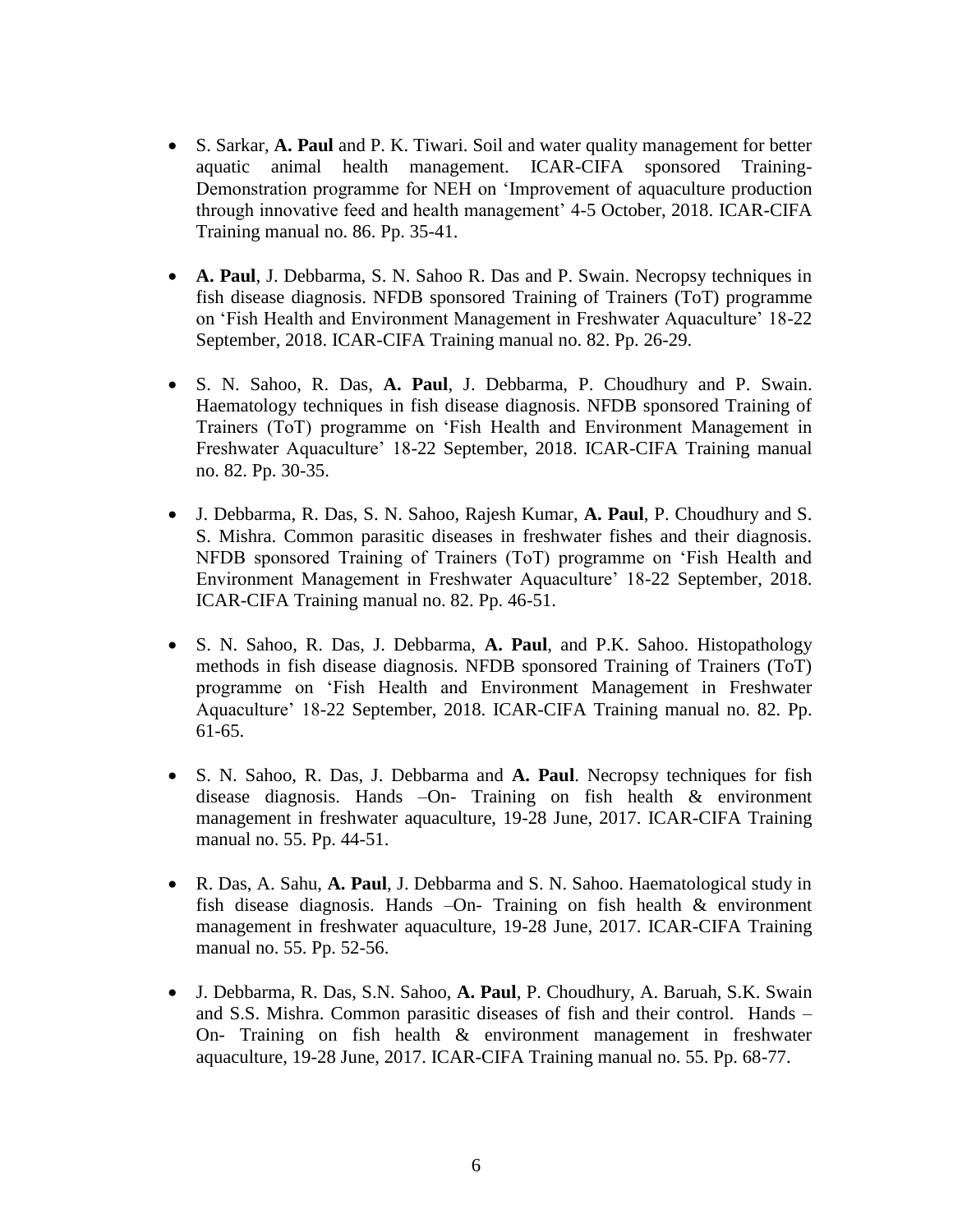- R. Das, A. Sahu and **A. Paul**. Haematological study in fish disease diagnosis. ICAR sponsored Winter School on current trends in molecular diagnosis for better health management in aquaculture,  $15^{th}$  Feb –  $7^{th}$  March, 2017. ICAR-CIFA Training manual no. 47. Pp. 19-23.
- R. Das, A. Sahu and **A. Paul**. Importance of necropsy techniques in fish disease diagnosis. ICAR sponsored Winter School on current trends in molecular diagnosis for better health management in aquaculture,  $15<sup>th</sup>$  Feb –  $7<sup>th</sup>$  March, 2017. ICAR-CIFA Training manual no. 47. Pp. 24-30.
- **A. Paul**, M. K. Sahoo and P.K. Sahoo. Major parasitic diseases of freshwater fishes and their diagnosis. ICAR sponsored Winter School on current trends in molecular diagnosis for better health management in aquaculture,  $15<sup>th</sup>$  Feb –  $7<sup>th</sup>$ March, 2017. ICAR-CIFA Training manual no. 47. Pp. 31-37.
- P. Choudhary, R.das, **A. Paul** and S. S. Mishra. Haematological study in fish disease diagnosis. ICAR sponsored Winter School on current trends in molecular diagnosis for better health management in aquaculture,  $15<sup>th</sup>$  Feb –  $7<sup>th</sup>$  March, 2017. ICAR-CIFA Training manual no. 47. Pp. 65-67.
- Sahoo, P.K, **A. Paul,** S. Pattanayak and M.K. Sahoo. Necropsy technique and collection, preservation and processing of infective material for disease diagnosis. Hands-on Training on Diagnosis of Freshwater Fish Pathogens For Disease Surveillance. 17-21<sup>st</sup> Jan, 2017. ICAR-CIFA Training manual no. 45. Pp. 28-34.
- P.R. Kumar, **A. Paul,** S. Pattanayak and M.K. Sahoo. Biochemical characterization of bacterial fish pathogens. Hands-on Training on 'Diagnosis of Freshwater Fish Pathogens for Disease Surveillance', 17-21<sup>st</sup> Jan, 2017. ICAR-CIFA Training manual no. 45. Pp. 35-46.
- S. Pattanayak, **A. Paul,** P.R. Kumar M.K. Sahoo and P.K. Sahoo. PCR -based molecular diagnostic techniques for bacterial fish pathogens. Hands-on Training on Diagnosis of Freshwater Fish Pathogens for Disease Surveillance. 17-21<sup>st</sup> Jan, 2017. ICAR-CIFA Training manual no. 45. Pp. 47-55.
- S. Pattanayak, **A. Paul,** P.R. Kumar M.K. Sahoo, A. Mohapatra, S. Parida and P.K. Sahoo. PCR-based diagnosis for fish viruses. Hands-on Training on Diagnosis of Freshwater Fish Pathogens for Disease Surveillance. 17-21<sup>st</sup> Jan, 2017. ICAR-CIFA Training manual no. 45. Pp. 56-60.
- Mohapatra, **A. Paul,** S. Pattanayak and P.K. Sahoo. Quantitative real-time PCR. Hands-on Training on Diagnosis of Freshwater Fish Pathogens for Disease Surveillance. 17-21<sup>st</sup> Jan, 2017. ICAR-CIFA Training manual no. 45. Pp. 61-62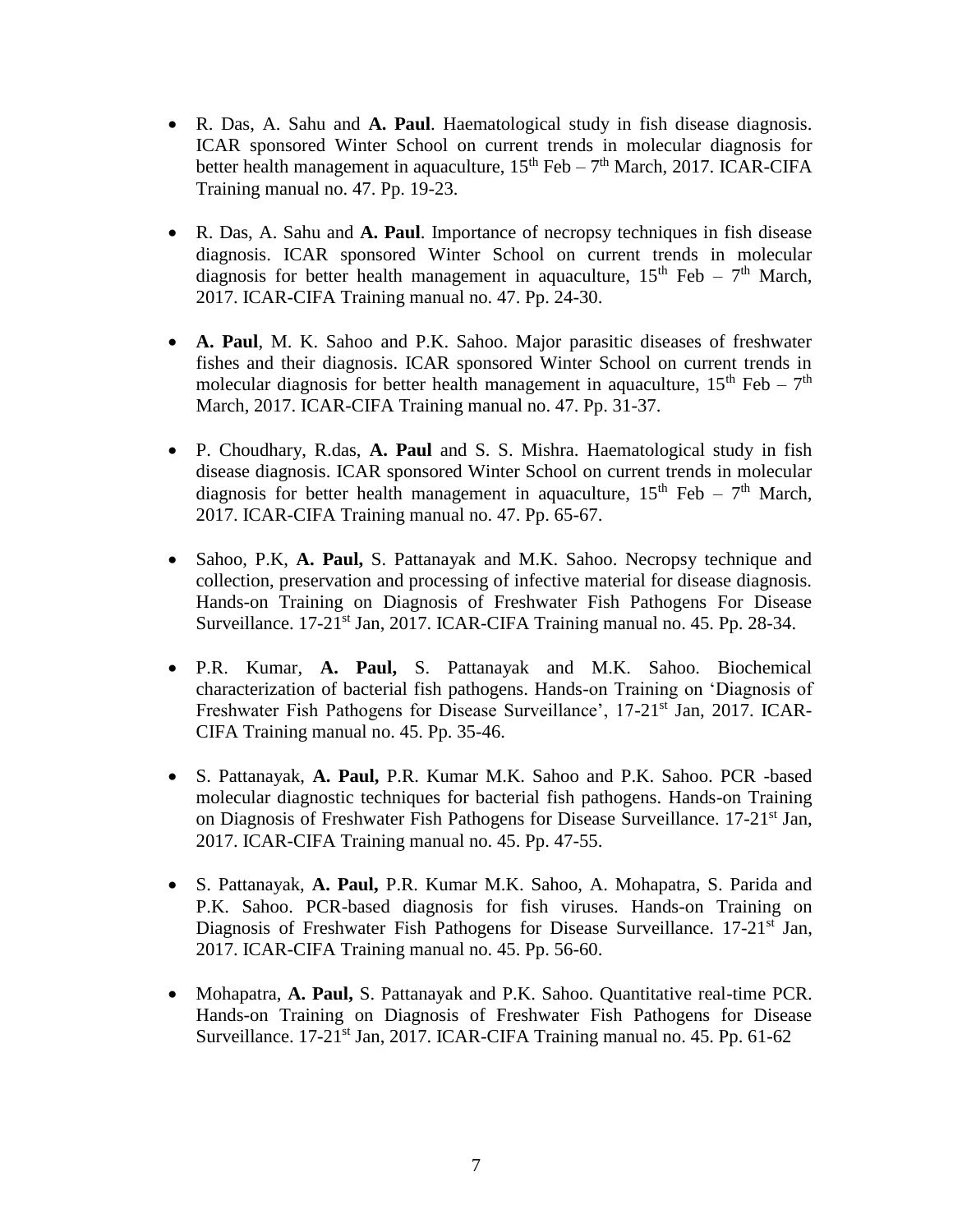- M.K. Sahoo and **A. Paul.** Major parasitic diseases of freshwater fishes. Hands-on Training on Diagnosis of Freshwater Fish Pathogens for Disease Surveillance. 17- 21st Jan, 2017. ICAR-CIFA Training manual no. 45. Pp. 63-67.
- R. Das, P. Choudhary, A. Sahu, and **A. Paul**. Gross pathology and necropsy techniques in disease diagnosis. Hands-on training in fish  $\&$  shellfish health management. 5<sup>th</sup> to 9<sup>th</sup> Sep, 2016. ICAR-CIFA Training manual no. 36. Pp. 21-27.
- R. Das, **A. Paul** and A. Sahu. Haematological study in fish disease diagnosis. Hands-on training in fish  $\&$  shellfish health management.  $5<sup>th</sup>$  to  $9<sup>th</sup>$  Sep, 2016. ICAR-CIFA Training manual no. 36. Pp. 28-31.

*Teaching/Training/Conducting programs/Workshops/Seminars:*

# **Training Conducted as Course-Coordinator:**

- Five-day long Hands-on training programme on "Diagnosis of Freshwater Fish Pathogens for Disease Surveillance" under NSPAAD project during 20-24 December, 2016 for the Andhra Pradesh state fisheries officials.
- Five-day long Hands-on training programme on "Diagnosis of Freshwater Fish Pathogens for Disease Surveillance" under NSPAAD project during 17-21 January, 2017 for the Odisha state fisheries officials.
- NFDB sponsored Skill Development Programme on 'Fish Disease diagnostics and aquaculture technologies for sustainable development' 11- 13th December, 2018.
- NFDB sponsored Skill Development Programme on 'Disease surveillance and management in freshwater aquaculture' 04-06 Nov. 2019
- NFDB sponsored **Training of Trainers (ToT)** programme on **'**Hands on training on Fish Health and Environment Management in Freshwater Aquaculture' 17-21st Sept., 2019.
- NFDB sponsored **Training of Trainers (ToT)** programme on **'**Hands on training on Fish Health and Environment Management in Freshwater Aquaculture' 19-23rd Sept., 2019.
- **ICAR sponsored Winter School** on 'Advanced Molecular Techniques in Fish Disease Diagnosis and Management in Freshwater Aquaculture'  $26^{th}$ Nov. –  $16^{th}$  Dec. 2019.

# **Training Conducted as Co-Course Coordinator:**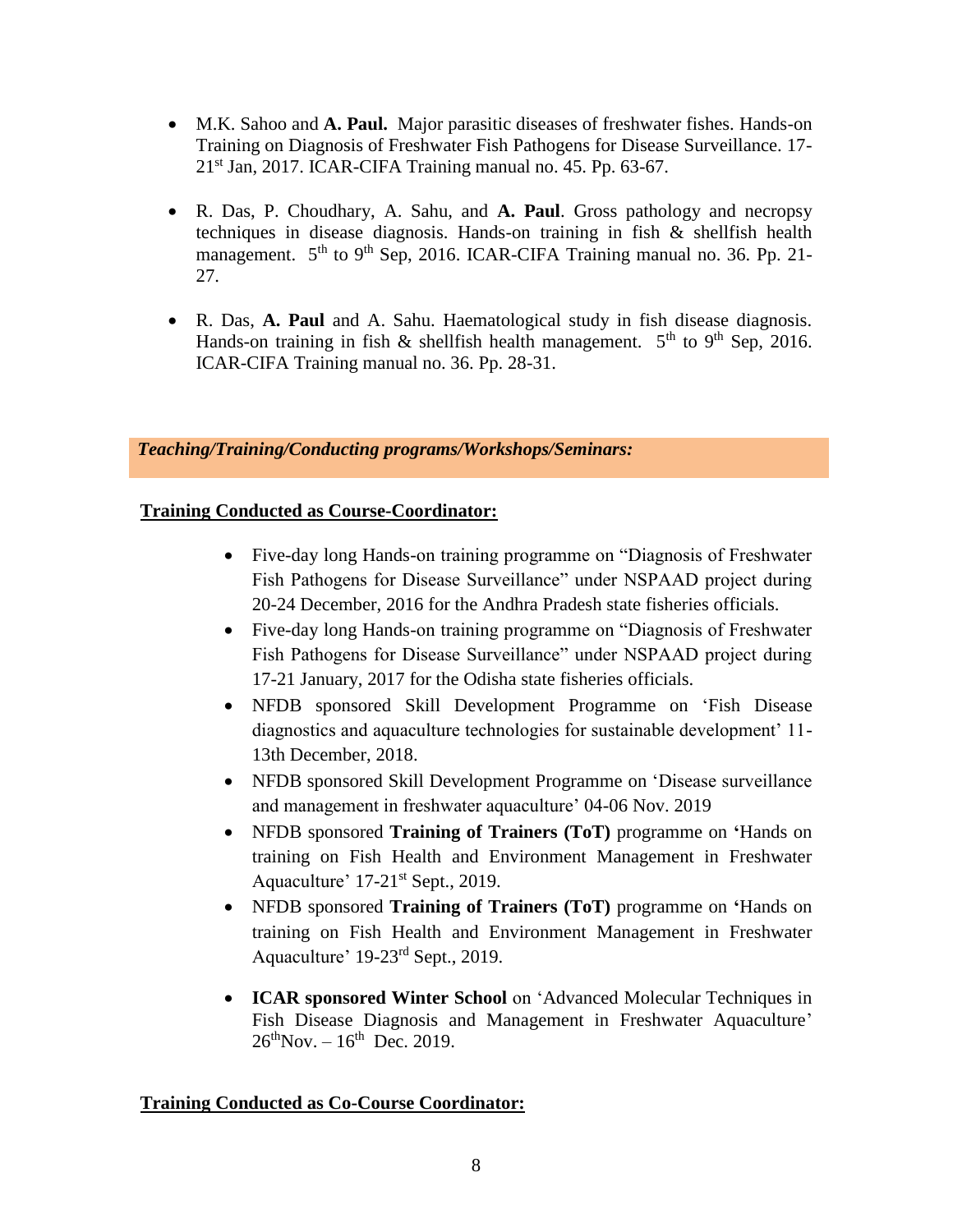- **ICAR sponsored Winter School** on 'Current Trends in Molecular Diagnosis for Better Health Management in Aquaculture' 15 Feb – 7 Mar 2017.
- NFDB sponsored **Training of Trainers (ToT)** programme on **'**Fish Health and Environment Management in Freshwater Aquaculture' 18-22 September, 2018.
- NFDB sponsored **Skill Development Programme** on **'**Fish health and environment management for quality seed production in freshwater aquaculture' 27-29<sup>th</sup> September, 2018.
- NFDB sponsored **Training of Trainers (ToT)** programme on **'**Fish Health and Environment Management in Freshwater Aquaculture' 20-24<sup>th</sup> November, 2018.
- ASCI training programme on "Aquatic animal health Lab Assistant" at ICAR-CIFA, Bhubaneswar, 20 February to 20 March, 2020

# **Workshops conducted as Organizing Secretary:**

 **National Workshop** on "Responsible use of Antibiotics & Chemicals: Impact on Animal Health & Aquaculture" on  $10<sup>th</sup>$  March 2017 at ICAR-CIFA, Bhubaneswar

## **Workshops conducted as Co-Organizing Secretary:**

 **National Workshop** on 'Antimicrobial resistance & alternatives to antibiotics use in aquaculture (AMR- 2018)' during 12-13 March, 2018 at ICAR-CIFA, Bhubaneswar.

## **Farmers awareness workshop**

- **1.** Farmer's awareness program on freshwater fish diseases has been organized under National Surveillance Programme on Freshwater Fish Diseases at Tangi block of Khordha District on 06<sup>th</sup> March, 2019.
- **2.** Farmer's awareness program on freshwater fish diseases has been organized under National Surveillance Programme on Freshwater Fish Diseases at Gop block of Puri District on 06<sup>th</sup> March, 2020.

*Trainings attended:*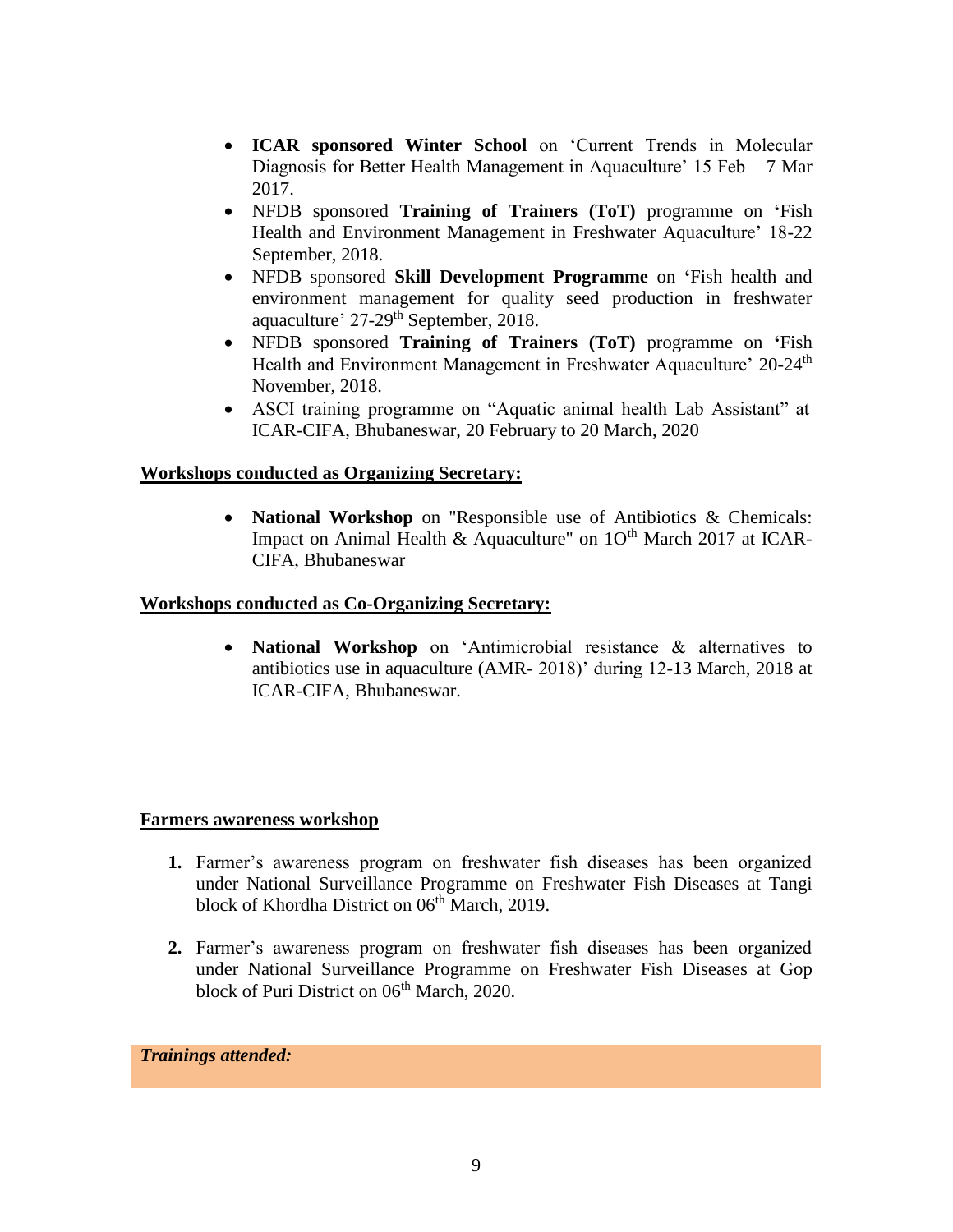- Undergone 3 months **FOCARS Training** during 1st Jan 2016 to 31st March 2016 at ICAR-NAARM.
- Undergone 3 months **Professional Attachment Training** during 11th May 2016 to 10th August 2016 at ICAR-NBFGR.
- Training program on 'Indian Patent Filing Procedure' on 24<sup>th</sup> March, 2017 at ICAR-CIFA, Bhubaneswar.
- **ICAR- Winter School** on "Rapid Diagnostics for Fish Health Management" during 18 Nov - 8 Dec, 2016 (21 days) at ICAR-CIFE, Mumbai.
- "**Epidemiology School**" by Prof. Kenton Morgan Emeritus Professor of Epidemiology, Institute of Veterinary Science, University of Liverpool, Leahurst during 24-04-17 to 28-04-17 (5 Days) at ICAR-NBFGR.
- Training and awareness program on 'J-Gate $@CeRA$ ' on 19<sup>th</sup> December, 2017 at ICAR-CIFA, Bhubaneswar, jointly organized by CeRA, ICAR-DKMA and ICAR-CIFA.
- International Livestock Research Institute sponsored 'Introduction to analytical veterinary epidemiology' at ICAR-NIVEDI during 3-5<sup>th</sup> December, 2018.

# *Leaflets:*

- S.S. Mishra, P. Swain, P.K. Sahoo, S. Sarkar, R. Das, S. N. Sahoo, **A. Paul**, J. Debbarma and S. Mohanty (2018). *Fish health and environment management for quality seed production in freshwater aquaculture*.
- S. Saurabh, S. Pradhan, U.L. Mohanty**, A. Paul**, G.S. Saha, J.K. Sundaray, B.R. Pillai and P. Jayasankar (2017). *Misti jole designer mukto utpadon projukti*. ICAR-CIFA Extension Series-27 (Bengali)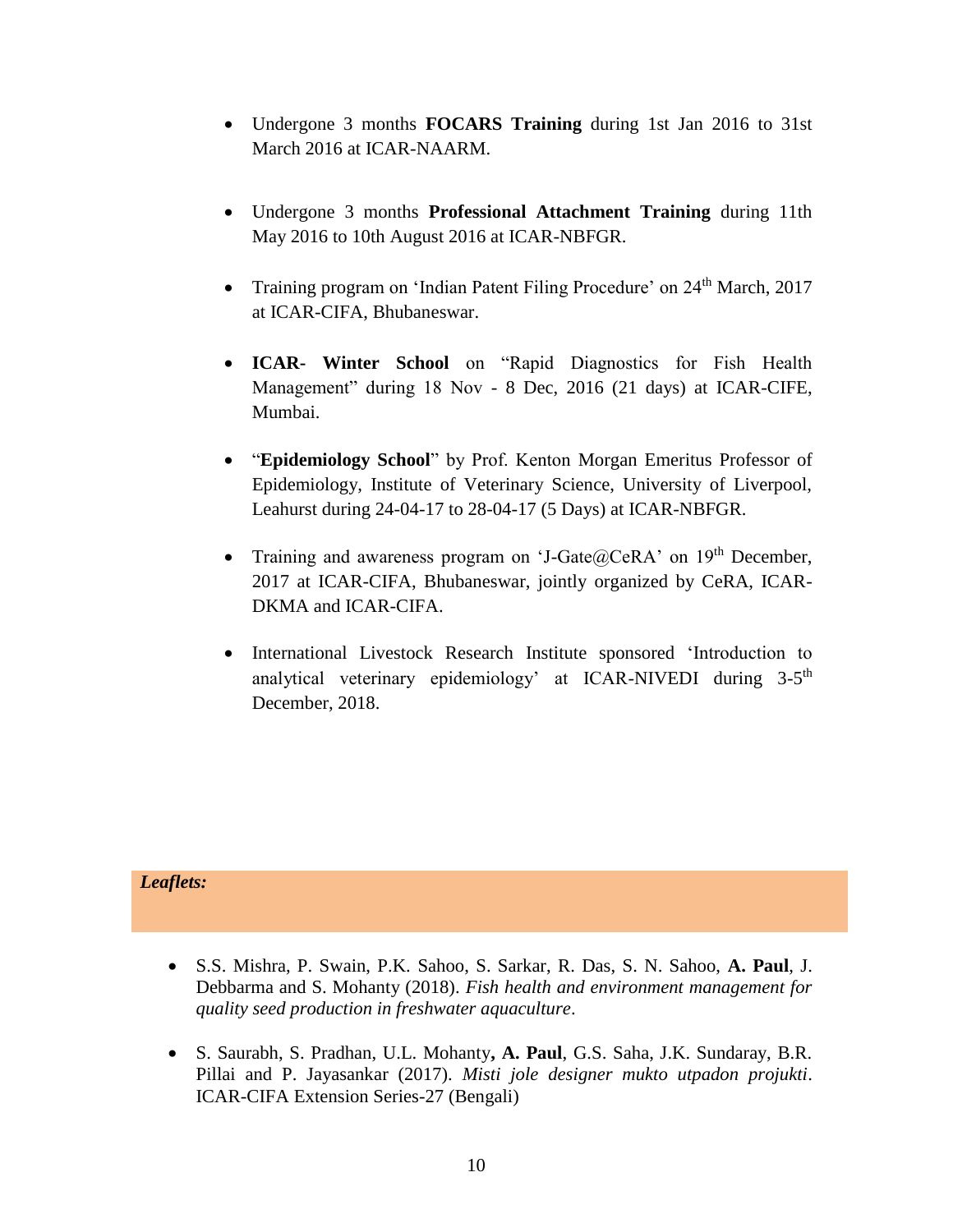**A. Paul**, M.K. Sahoo, P.R. Kumar and P.K. Sahoo (NSPAAD team), (2016). Freshwater Fish Farmer's Pocket Book On - *Major freshwater fish diseases management and remedial measures*.

# *Conference/ Symposia/ Seminars/ workshops/Other forum attended:*

- 3rd International symposium on genomics in aquaculture 2020 (**ISGA-III**) from 21 - 23 January 2020, ICAR-CIFA, Bhubaneswar, India.
- **Fourth PAF congress** (pafc-2019) increasing aquaculture production in india through synergistic approach between multinational industries, domestic entrepreneurs and aquaculturists" During 15-17 Nov. 2019 at icar-cifa, bhubaneswar
- ASIAN-PACIFIC AQUACULTURE 2019 (APA) Chennai international conference 'Aquaculture for Health, Wealth and Happiness'
- **National Workshop on '**Antimicrobial Resistance & Alternatives to Antibiotics use in Aquaculture (AMR-2018)' during 12-13 March, 2018, at ICAR-CIFA, Bhubaneswar.
- **11th Indian Fisheries and Aquaculture Forum** on **'**Fostering Innovations in Fisheries and Aquaculture Focus on Sustainability and Safety' During 21 to 24<sup>th</sup> November, 2017 at Kochi, Kerala.
- **National consultation meet** on 'Forcasting reach of innovations from aquaculture research through media: A science communication perspective' during 27<sup>th</sup> October, 2017 at ICAR-CIFA, Bhubaneswar.
- **National seminar** on Climate Change: Impact on aquatic environment and fish health, Bhubaneswar during 6<sup>th</sup> September, 2017 at ICAR-CIFA, Bhubaneswar.
- **International symposium** on Aquatic Animal Health and Epidemiology for Sustainable Asian Aquaculture (ISAAHE**)**, Lucknow during April 20-21, 2017 at ICAR-NBFGR.
- **Awareness workshop** on NGS and other innovative technologies at ICAR-CIFA during  $26-27<sup>th</sup>$  Aug, 2016. Jointly organized by Genotypic technology private limited, Bengaluru and ICAR-CIFA.
- **International Conference** on "Urban Lakes: Ecology, Rejuvenation, Technology and Economics" at NASS, Powai, Mumbai during 7-8 Sept, 2012.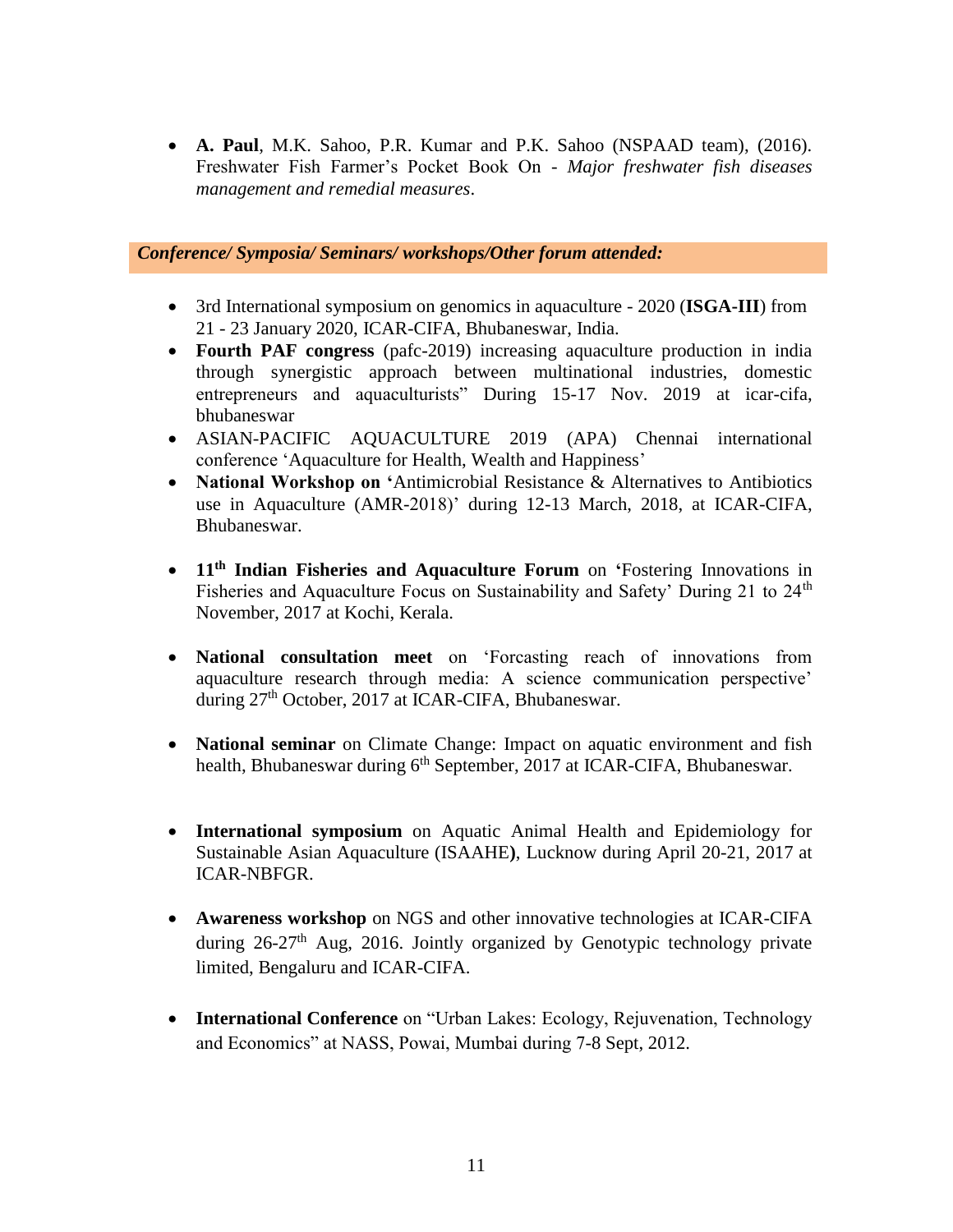**International Workshop** on Fish Genomics at ICAR-Central Institute of Fisheries Education (C.I.F.E), Mumbai during 19-21 January, 2015.

# *Abstracts Published:*

- S. Pattanayak, A. Paul and P.K. Sahoo (2020) 'Detection of infectious spleen and kidney necrosis virus (ISKNV) in ornamental fish from non-clinical cases: First report from India. ISGAA III during 21-23<sup>rd</sup> January, ICAR-CIFA, Bhubaneswar.
- S. Pattanayak, S. Priyadarsini, A. Paul, P. Rajesh Kumar and P.K. Sahoo (2020) 'Diversity of virulence genes in pathogenic *Aeromonas hydrophila* isolates and their in vivo modulation at varied water temperature. ISGAA III during 21-23rd January, ICAR-CIFA, Bhubaneswar.
- A. Paul and P.K. Sahoo (2020) 'A new monogenean species Dactylogyrus scorpius from India: Host range and modulation of immune response in Labeo rohita under experimental condition. ISGAA III during 21-23rd January, ICAR-CIFA, Bhubaneswar.
- V. Bajpai, S. Pattanayak, D. Pragyan, K. Suman, A. Paul, J. Mohanty and P.K. Sahoo (2019) 'Development of molecular diagnostics for few freshwater viral pathogens and their practical applications'XIV Agricultural Science Congress, 20-23 February, 2019. Pp. 814-815.
- M.K. Sahoo, S. Pattanayak, **A. Paul**, P. Rajesh Kumar, Rajesh Kumar and P.K. Sahoo (2017) 'Association of multiple bacterial and parasitic infections causing large scale mortality in adult *Channa striata'*. 11<sup>th</sup> Indian Fisheries and Aquaculture Forum on 'Fostering Innovations in Fisheries and Aquaculture Focus on Sustainability and Safety' During 21 to 24th November, 2017, pp. 311.
- J. Debbarma, S. N. Sahoo, R. Das, **A. Paul**, A. Baruah, M. K. Bairwa, P. Choudhary, A. Biswal, S. K. Swain, P. Swain, S.S. Mishra (2017) ' Incidences of parasitic infestations of cyprinid ornamental fishes during pre-monsoon and monsoon season'. 11<sup>th</sup> Indian Fisheries and Aquaculture Forum on 'Fostering Innovations in Fisheries and Aquaculture Focus on Sustainability and Safety' During 21 to 24th November, 2017, pp. 326.
- Sahoo, P.K., Das, B.K., **Paul, A**., Pattanayak, S., Sahoo, M.K. and Kumar, P. (2017) "Incidences of different diseases in freshwater aquaculture systems through surveillance in two important aquaculture states of India (Andhra Pradesh and Odisha). International symposium on Aquatic Animal Health and Epidemiology for Sustainable Asian Aquaculture (ISAAHE), April 20-21, 2017, pp. 27.
- S. Pattanayak, P. R. Kumar, M.K. Sahoo, **A. Paul**, S. S. Rath, G. Sreenivasulu, B. K. Das and P. K. Sahoo (2016). Incidences of exotic or new pathogens in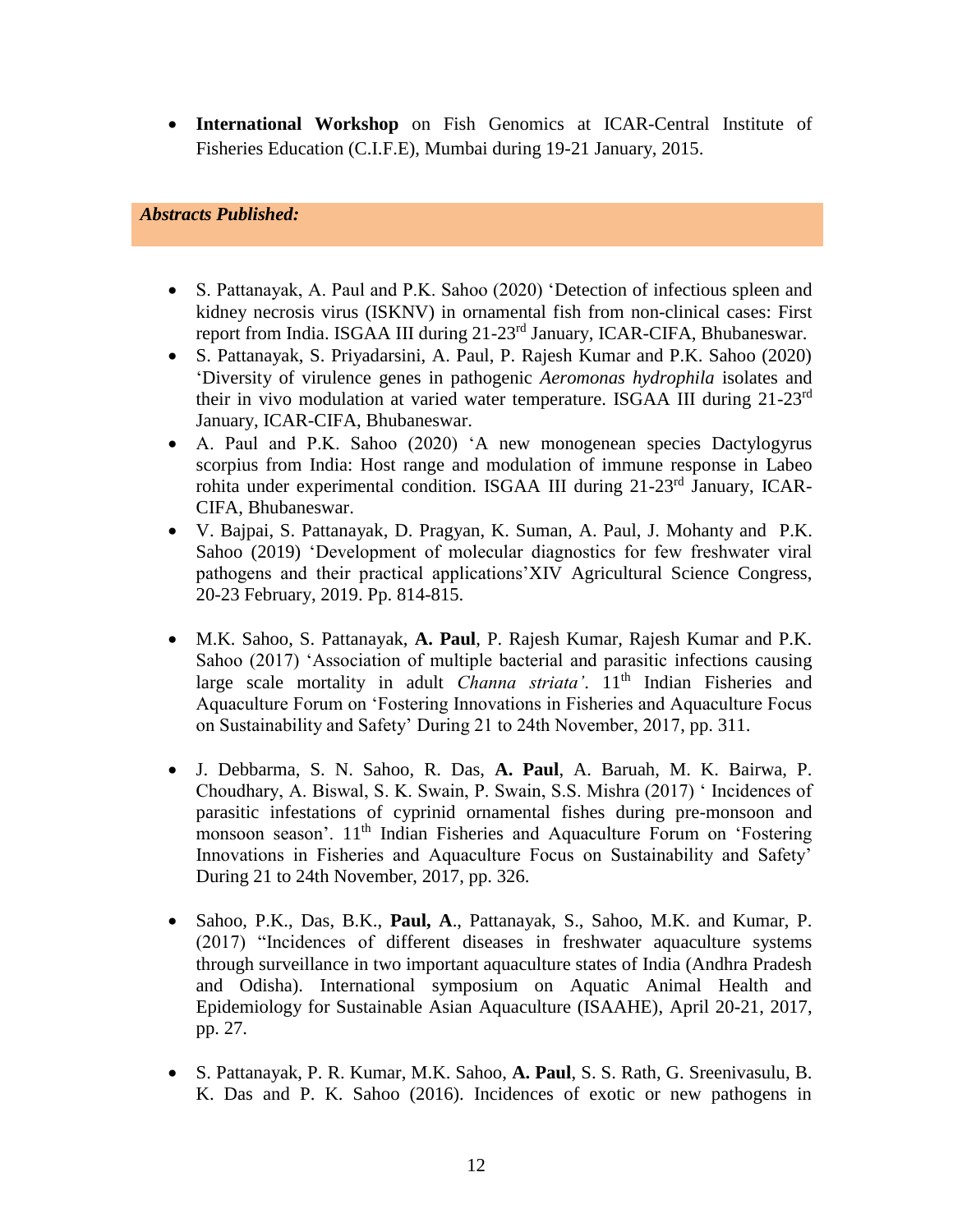freshwater aquaculture systems in four states of India: a passive surveillancebased study. National Seminar on Aquaculture Diversification: the Way Forward for Blue Revolution, 03 December 2016. pp. 92.

 C. Yadii, P.P. Srivastava, H. Priyadarshi, S. Gupta, **Paul. A**, B. D. Tyagi, A. Ranjan, M. P. Ande and W. S. Lakra. (2014). Effects of graded levels of dietary Vitamin-C on gene expression ofmetabolic enzyme, prolyl-4-hydroxylase in the muscle and swim bladder of suchi fish, *Pangasianodon hypophthalmus* (Sauvage, 1878). The National Academy of Sciences, India, 84th Annual Session, December 5-6, 2014, pp. 8.

*Presentation in Conference/ Symposia/ Seminars/ Other forum:*

- **Oral presentation** at **National Seminar on 'Aquaculture Diversification: the Way Forward for Blue Revolution'** (NaSAD-2016); 03 December 2016, 'Incidences of exotic or new pathogens in freshwater aquaculture systems in four states of India: a passive surveillance-based study'; S. Pattanayak, P. R. Kumar, M.K. Sahoo, **A. Paul**, S. S. Rath, G. Sreenivasulu, B. K. Das and P. K. Sahoo.
- **Lead Paper presentation** at **Veterinary Pathology congress-2016**. Status of Viral diseases in freshwater aquaculture systems in India. National symposium on 'Innovative approaches for diagnosis and control of emerging and re-emerging diseases of livestock, poultry and fish'. Sahoo, P.K, S. Pattanayak and **A. Paul**.
- **Lead Paper presentation** at **XIII Agricultural science congress-2017**, Climate change and its influence on freshwater fish diseases. Sahoo, P.K. and **A. Paul.**
- **Poster presentation** at **International symposium on Aquatic Animal Health and Epidemiology for Sustainable Asian Aquaculture (ISAAHE)**; April 20- 21, 2017, "Incidences of different diseases in freshwater aquaculture systems through surveillance in two important aquaculture states of India (Andhra Pradesh and Odisha); Sahoo, P.K., Das, B.K., **Paul, A**., Pattanayak, S., Sahoo, M.K. and Kumar, P.
- **Poster presentation** at **11th Indian Fisheries and Aquaculture Forum** on 'Fostering Innovations in Fisheries and Aquaculture Focus on Sustainability and Safety' During 21 to 24th November, 2017, 'Association of multiple bacterial and parasitic infections causing large scale mortality in adult *Channa striata'*; M.K. Sahoo, S. Pattanayak, **A. Paul**, P. Rajesh Kumar, Rajesh Kumar and P.K. Sahoo.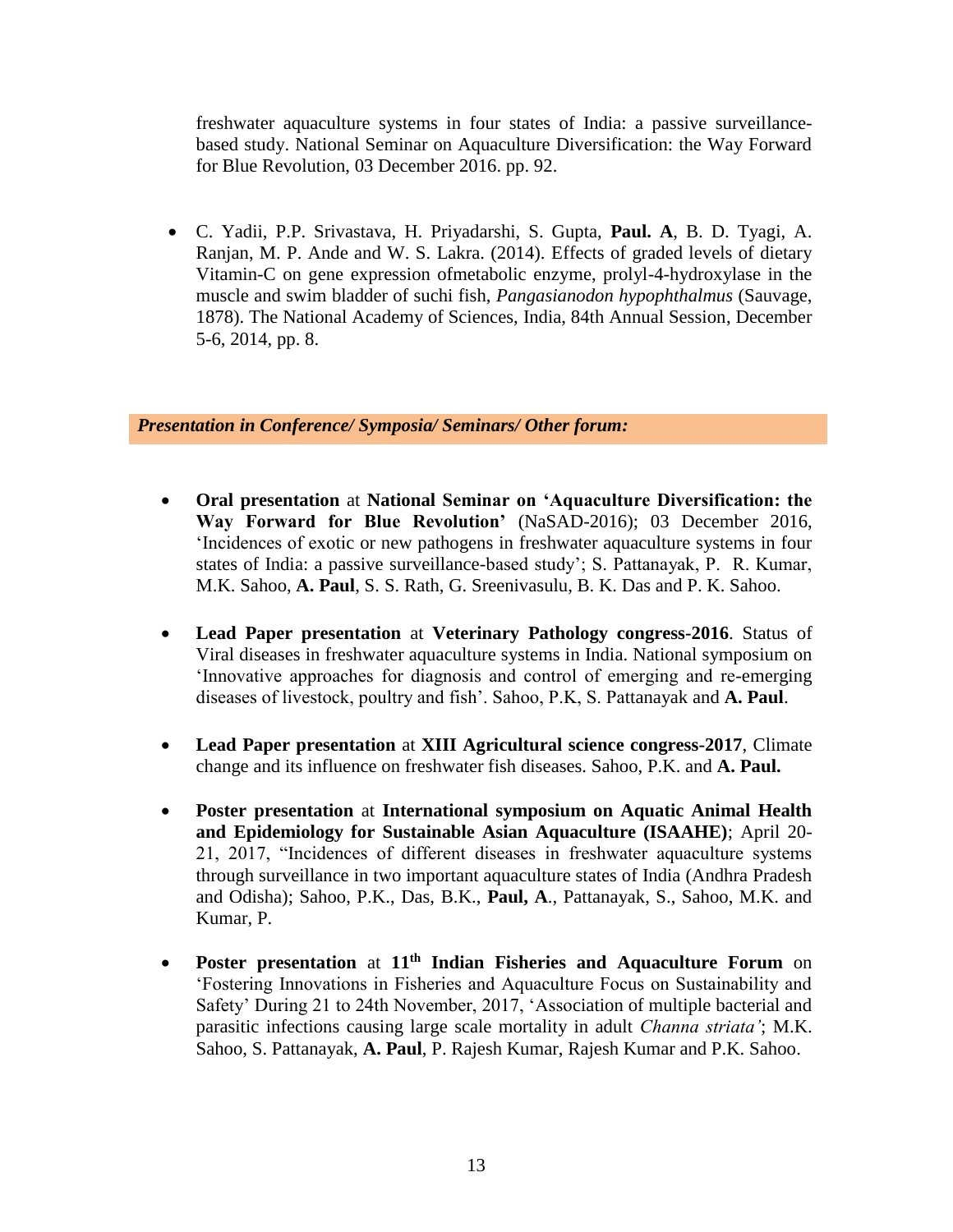- Lead Paper presentation at 36<sup>th</sup> Annual Convention of Indian Society for Veterinary Medicine & National Symposium on '**Animal Health Service Delivery- The Priorities of the Professionals for Enhancing Farmers Income**. (February 1<sup>st</sup>-3<sup>rd</sup>, 2018). Health Management in Aquaculture: Issues and Concerns. Sahoo. P.K. and **A. Paul.**
- **Lead Paper presentation** at **National Workshop on '**Antimicrobial Resistance & Alternatives to Antibiotics use in Aquaculture (AMR-2018)' during 12-13 March, 2018, at ICAR-CIFA, Bhubaneswar. **'**Disease surveillance in freshwater aquaculture systems of eastern India revealed association of MDR bacterial pathogens of zoonotic importance causing mortality in fish.' P.R. Kumar, **A. Paul,** S. Pattanayak**,** M.K. Sahoo and P.K. Sahoo.

# *Contribution made in compilation/ documentation:*

- Proceeding document of 34<sup>th</sup> Institutional research council (IRC) meeting of ICAR-CIFA held during  $26-28$ <sup>th</sup> May, 2020.
- Training Manual for Hands-on Training on Diagnosis of Freshwater Fish Pathogens for Disease Surveillance. 17-21<sup>st</sup> Jan, 2017. ICAR-CIFA Training manual no. 45.
- Training Manual for Hands-on Training on Diagnosis of Freshwater Fish Pathogens for Disease Surveillance. 20-24<sup>th</sup> Dec, 2016.
- Proceeding document of 31<sup>st</sup> Institutional research council (IRC) meeting of ICAR-CIFA held during  $3<sup>rd</sup> - 5<sup>th</sup>$  May, 2017.
- Proceeding document of **32st Institutional research council (IRC)** meeting of ICAR-CIFA held during  $11<sup>th</sup> - 13<sup>th</sup>$  April, 2018.
- **Proceeding document** of State level farmer's innovation fair and workshop on 'Status of farmer's innovation in the agricultural knowledge information system during 8<sup>th</sup> June 2018.
- ICAR-CIFA 2018. **Annual Report** 2017-2018. ICAR-Central Institute of Freshwater Aquaculture, Bhubaneswar, India. pp.132.
- Hindi version. ICAR-CIFA 2018. **Annual Report** 2017-2018. ICAR-Central Institute of Freshwater Aquaculture, Bhubaneswar, India. pp.132.
- FANI cyclone effect on Odisha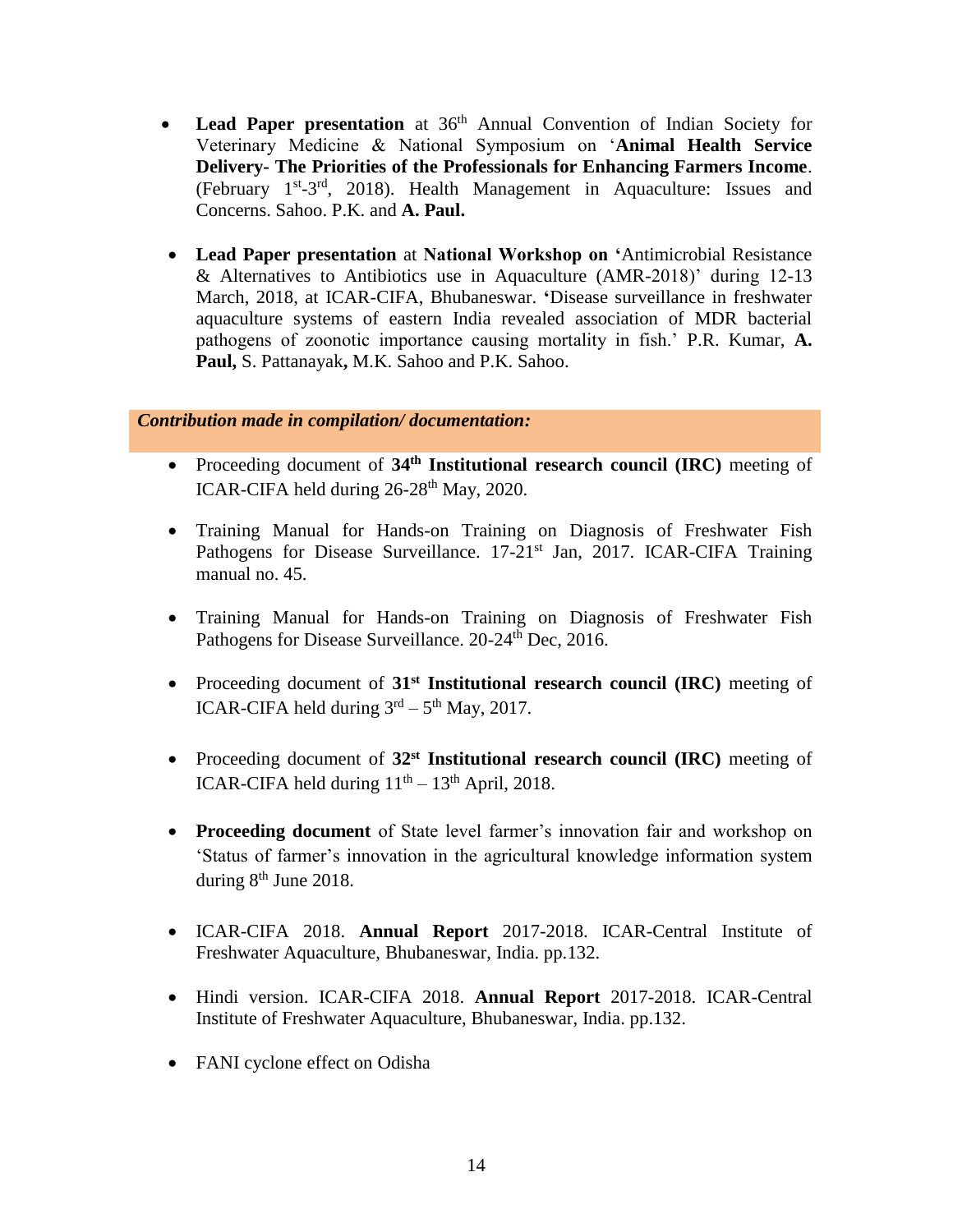- Proceeding document of 33<sup>rd</sup> Institutional research council (IRC) meeting of ICAR-CIFA held during  $28-30$ <sup>th</sup> May, 2019.
- Proceeding document **Fourth PAF congress** (PAFC-2019) increasing aquaculture production in India through synergistic approach between multinational industries, domestic entrepreneurs and aquaculturists.

#### *NCBI Gene Bank sequence submitted:*

- 1. **Paul, A**. and Sahoo, P.K. (2020). *Dactylogyrus scorpius* 18s ribosomal RNA, partial sequence. GenBank Accession No. # MT919196
- 2. **Paul, A**. and Sahoo, P.K. (2020). *Dactylogyrus scorpius* 28s ribosomal RNA, partial sequence. GenBank Accession No. # MT509586
- 3. Sahoo, P. K., **Paul, A**., Pattanayak, S., Bajpai, V. and Pragyan, D. (2018) Infectious spleen and kidney necrosis virus (ISKNV) major capsid protein (MCP) gene, partial cds GenBank Accession No. # MK084827
- 4. **Paul, A**., Pattanayak, S., Sahoo, M.K., Kumar, P.R., and Sahoo, P.K. (2017). *Zschokkella auratis* 18s rDNA partial sequence. GenBank Accession No. # MF978273
- 5. **Paul, A**., Sahoo,M.K., Pattanayak,S., Kumar,P.R., and Sahoo,P.K. (2017). *Acinetobacter baumannii* 16s rDNA partial sequence. GenBank Accession No. # MF973079.
- 6. Kumar,P.R., **Paul, A**., Pattanayak,S., Sahoo,M.K. and Sahoo,P.K. (2017). *Klebsiella pneumoniae* 16s rDNA partial sequence. GenBank Accession No. # MF967214
- 7. Sahoo,P.K., **Paul, A**., Pattanayak,S., Sahoo,M.K. and Kumar,P.R.(2017) *Metanophrys sinensis* 18s rDNA partial sequence. GenBank Accession No. # MF967215
- 8. Pattanayak, S., **Paul, A**., Saurabh, S., Pradhan, S. and Sahoo, P.K. (2017). *Glossiphonia complanata* 28s ribosomal RNA, partial sequence. GenBank Accession No. # MF326542
- 9. Pattanayak, S., Sahoo, M.K., Rajesh Kumar, P., **Paul, A**. and Sahoo,P.K. (2017). Carp edema virus, Choudwar, Odisha, India isolate 4a protein gene, partial CDs. GenBank Accession No. # MF326541
- 10. Kumar, P.R., Pattanayak,S., Sahoo,M.K., **Paul, A**. and Sahoo,P.K. (2017). *Proteus mirabilis* 16s rDNA partial sequence. GenBank Accession No. # MF967211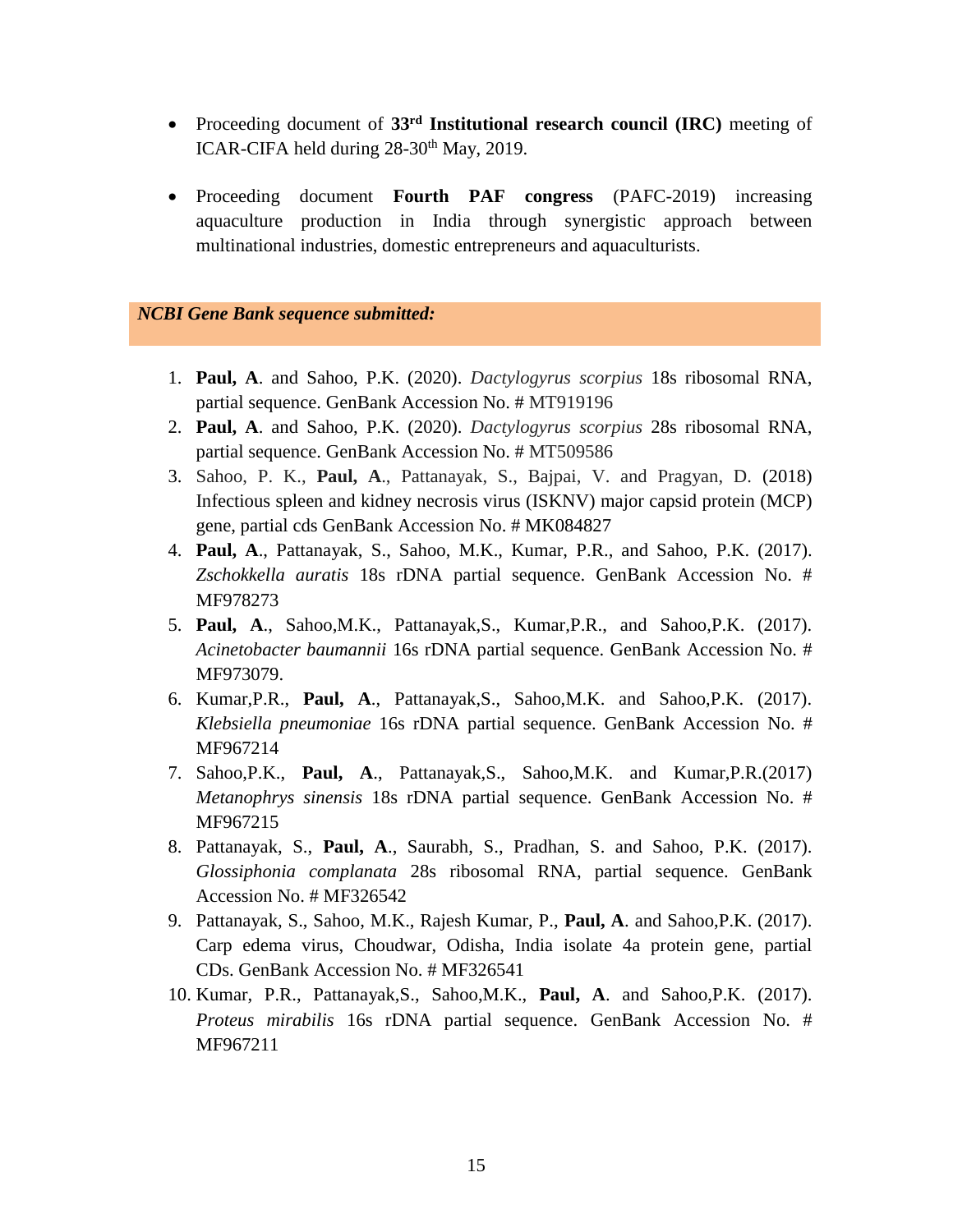- 11. Sahoo,M.K., Pattanayak,S., Kumar,P.R., **Paul, A**. and Sahoo,P.K. (2017). *Aeromonas sobria* 16s rDNA partial sequence. GenBank Accession No. # MF967213
- 12. Pattanayak, S., Kumar, P.R., Sahoo, M.K., **Paul, A**. and Sahoo, P.K. (2017). *Proteus mirabilis* haemolysin HpmA gene, partial sequence. GenBank Accession No. # MF975537.
- 13. Pattanayak, S., Kumar, P.R., Sahoo, M.K., **Paul, A**. and Sahoo, P.K. (2017). *Proteus mirabilis* urease UreC gene partial CDs. GenBank Accession No. MF975538.
- 14. Pattanayak, S., Kumar, P.R., Sahoo, M.K., **Paul, A**. and Sahoo, P.K. (2017). *Proteus mirabilis* metalloprotease ZapA gene, partial sequence. Accession No. #MG748837
- 15.
- 16. Rajesh Kumar, P., Pattanayak, S., Sahoo, M.K., **Paul, A**. and Sahoo, P.K. (2019). *Aeromonas schubertii* 16s rDNA partial sequence. Accession no. # MN517848
- 17. **Paul, A**., Pattanayak, S., Naik, Naveen Rayudu, R.S., Baral, B., Parida Samikshya and Sahoo, P.K. (2019). *Vibrio vulnificus* NRLFFD234 16s rDNA partial seq. Accession no. # MN515436
- 18. Kumar, Anand, Pattanayak, S. and **Paul, A**. (2019). *Stenotrophomonas maltophilia* NRLFFD179 16s rDNA partial seq. Accession no. # MN515423
- 19. **Paul, A**., Pattanayak, S. and Sahoo, P.K. (2019). *Staphylococcus epidermidis* NRLFFD301 16s rDNA partial seq. Accession no. # MN515417
- 20. Pattanayak, S., Baral, B., **Paul, A**. and Sahoo, P.K. (2019). *Staphylococcus aureus* NRLFFD288 16s rDNA partial seq. Accession no. # MN515405
- 21. Pattanayak, S., **Paul, A**. and Sahoo, P.K. (2019). *Serratia marcescens* NRLFFD286 16s rDNA partial seq. Accession no. # MN515397
- 22. Pattanayak, S., **Paul, A**. and Sahoo, P.K. (2019). *Morganella morganii* NRLFFD293 16s rDNA partial seq. Accession no. # MN515398
- 23. Sahoo, M.K., Pattanayak, S., **Paul, A**. and Sahoo, P.K. (2019). *Enterococcus gallinarum* NRLFFD227 16s rDNA partial seq. Accession no. # MN515395
- 24. Parida S., Pattanayak, S., **Paul, A**. and Sahoo, P.K. (2019). *Enterobacter cloacae* NRLFFD267 16s rDNA partial seq. Accession no. # MN515385